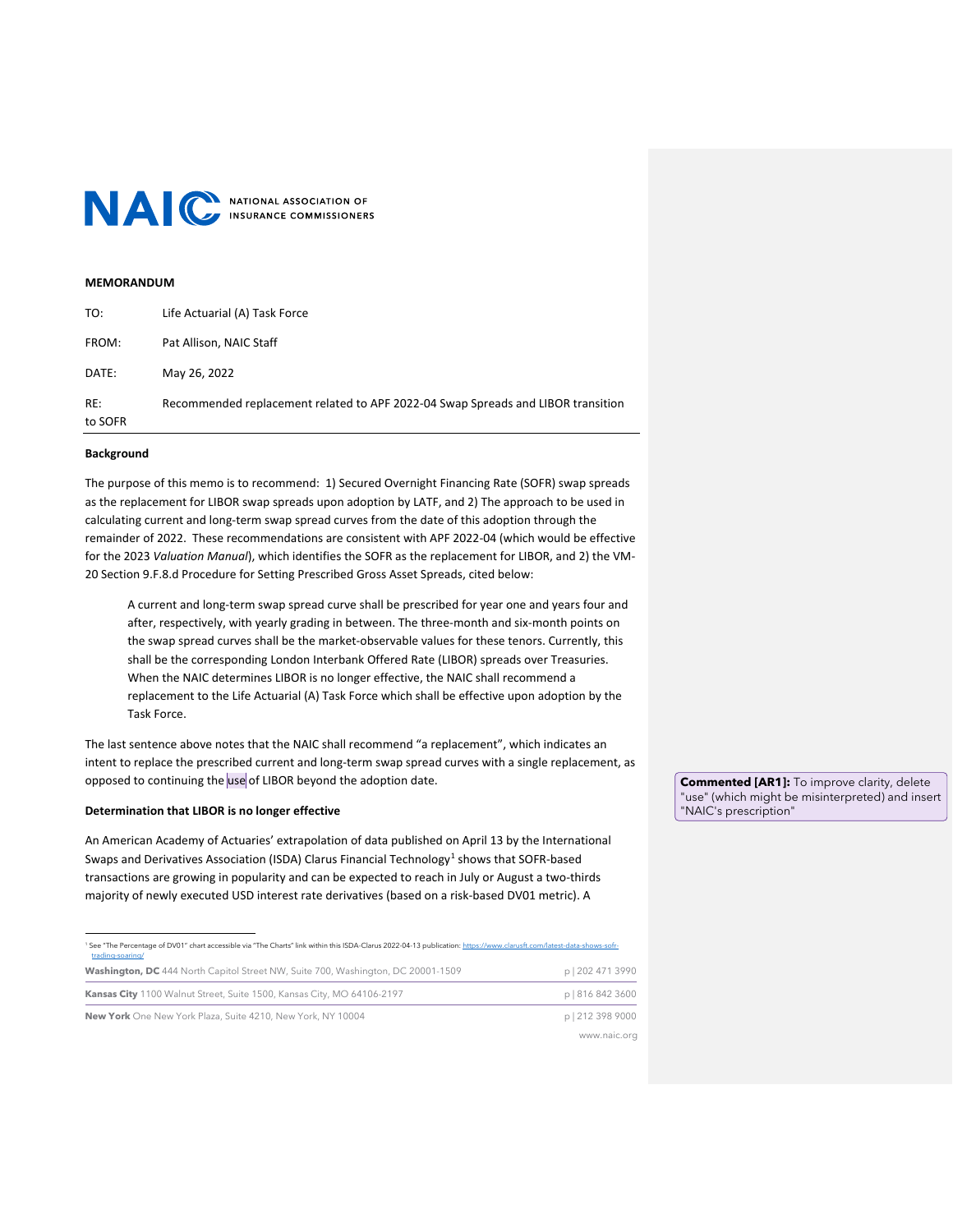Bloomberg February 9 article<sup>[2](#page-1-0)</sup> states that over two-thirds of newly executed USD interest rate swaps in January 2022 were SOFR swaps (with the floating rate based on SOFR) rather than LIBOR swaps (with the floating rate based on LIBOR). Based on the information provided in these publications, NAIC staff has determined that LIBOR is no longer effective.

Actuarial judgment may be required in the use of prescribed swap spreads (for example, in the case where companies have a combination of SOFR and LIBOR-based swaps). VM-20 Section 9.F.8.d states, in part "Interest rate swap spreads over Treasuries shall be prescribed by the NAIC for use throughout the cash-flow model *wherever appropriate* for transactions and operations…" (emphasis added).

## **Recommended Replacement for Current Benchmark Swap Spreads**

Effective [TBD, potentially June 30, 2022] and through December 31, 2022, NAIC staff recommends that for each month-end date, LIBOR swap spreads shall be replaced with SOFR swap spreads<sup>[3](#page-1-1)</sup>:

- o 3-month LIBOR spread should be replaced with 3m SOFR swap[4](#page-1-2) spread
- o 6-month LIBOR spread should be replaced with 6m SOFR swap spread
- o 1-year swap spread should be replaced with 1y SOFR swap spread
- $\Omega$
- o 30-year swap spread should be replaced with 30y SOFR swap spread

#### **Recommended Replacement for Long-Term Benchmark Swap Spreads**

Effective on the adoption date by the Life Actuarial (A) Task Force of SOFR swap spreads as the replacement for swap spreads previously prescribed and through December 31, 2022, NAIC staff recommends the following approach for the calculation of long-term benchmark swap spreads, consistent with APF 2022-04:

- 1. Extract daily swap spread data over the prescribed observation period (rolling 15-year period) ending on the last business day of the quarter from at least two reputable data sources. If the data source provides swap rates rather than swap spreads, convert the daily swap rate for each maturity to a swap spread by subtracting the corresponding maturity Treasury yield from the swap rate.
- 2. Calculate SOFR swap spreads as follows for each business day " $u$ " on or after the effective date of the adoption by the Life Actuarial (A) Task Force of SOFR swap spreads as the replacement for swap spreads previously prescribed:
	- a. For each maturity "m" =  $0.25$ ,  $0.5$ ,  $1 \dots 30$  years, and business day "u": SOFR swap spread(m,u) = SOFR swap rate(m,u) - Treasury yield(m,u).
- 3. Calculate SOFR swap spreads as follows for each business day before the effective date of the adoption by the Life Actuarial (A) Task Force of SOFR swap spreads as the replacement for swap spreads previously prescribed, utilizing Bloomberg's 2021-03-05 published USD Spread Adjustments: a. For each maturity " $m'' = 3$  or 6 months, and business day " $u''$ ,

**Commented [AR2]:** To improve clarity, delete "a combination of SOFR and LIBOR-based swaps" and insert "a financial instrument with floating rate payments based on an index that is not prescribed by the NAIC (e.g., 1-month SOFR or 3-month LIBOR)"

**Commented [AR3]:** To improve concision, delete "u" here because it is defined in 2.a below

<span id="page-1-2"></span><span id="page-1-1"></span><span id="page-1-0"></span><sup>&</sup>lt;sup>2</sup> See "Growth in SOFR Swaps Volume" within this 2022-02-09 Bloomberg article: <u>https</u> <sup>3</sup> During 2021 the swap market evolved such that the definition of a standard n-year interest rate swap changed in January 2022 to be a SOFR swap from the LIBOR swap. 43-month and 6-month SOFR swap rates are defined herein as the fixed rate one party pays at the end of three months or six months or six months or six months or six months or six months in exchange for receiving at such ti 3-month SOFR or 6-month SOFR, calculated on a compounded in arrears basis.